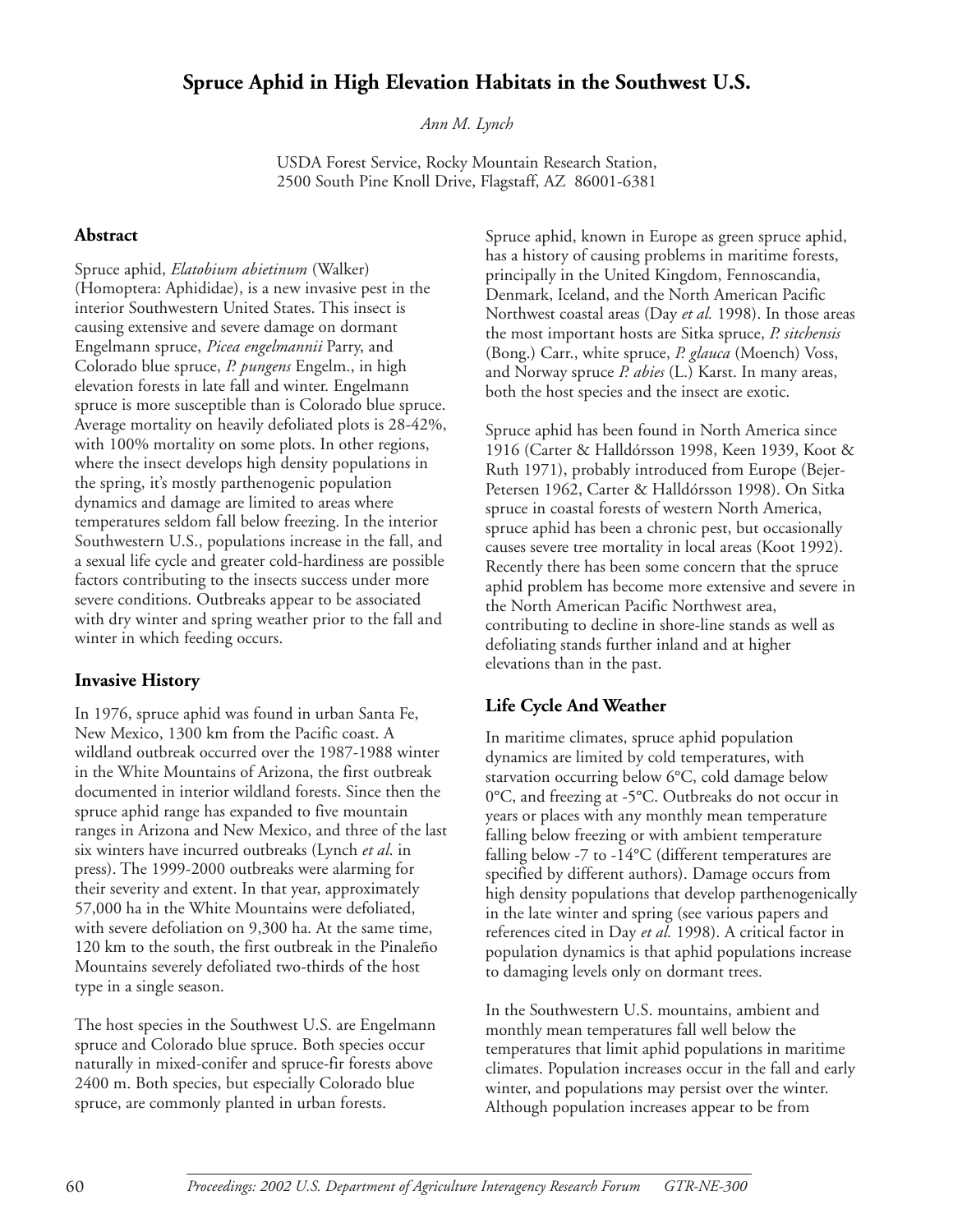parthenogenic reproduction, numerous sexual males are produced each year, especially in early winter (late November or December). I assume that coldhardy eggs are produced by the sexual forms, and that this stage allows survival during the coldest winter temperatures. A holocyclic life history prevails in Scandinavia and in the native territory in Germany, where the insect is mostly innocuous (Bejer-Petersen 1962; Bevan 1966; Carter & Halldórsson 1998).

The production of cold-hardy eggs could explain population persistence in mountain areas with cold winters, but does not explain population increase and survival during the fall. Aphid populations in the Southwest U.S. are clearly surviving, increasing, and causing severe defoliation and related tree mortality under conditions that maritime populations cannot. Mountain populations appear to exhibit additional cold-hardiness than do maritime populations. At this time I do not know what contributes to the additional cold-hardiness, but suspect a) that individuals develop more cold-hardiness under fluctuating diurnal temperatures, b) that host foliage chemistry may provide additional protection (aphids lose some cold-hardiness after feeding on Sitka spruce, and Engelmann spruce is much more cold-hardy than Sitka spruce), or c) a genetic change has occurred. Understanding the mechanisms behind spruce aphid cold-hardiness is critical to determining how much of the Engelmann spruce range is at risk from this insect.

In the mountains, there is a tendency for spruce aphid outbreaks to follow dry winter and spring weather (Fig. 1). This tendency does not appear to be influenced by the amount of moisture received later during the summer monsoon. Spruce aphid populations increase when the host trees are dormant, both in maritime climate (in the spring) and in temperate climate (in the fall). I speculate that minimal snowpack accumulation, or early loss of snowpack, affects soil temperature such that tree phenology is affected: early soil warming cause trees to break dormancy early, subsequently causing them to enter dormancy early in the fall. This would provide dormant foliage as a food resource over a sufficiently long, and relatively warm, period for populations to increase before extremely low temperatures occur. Also, moisture stress early in the growing season might alter foliage chemistry so that it is a more suitable food resource. In all likelihood, susceptibility is related to a combination of factors including prior winter and spring weather, autumn temperature regimes, host response to previous feeding, and the size of the pre-existing spruce aphid population.



Figure 1.—Three-month running average of precipitation in the White Mountains of Arizona, for years with and without fall spruce aphid outbreaks (DJF through JJA would precede the outbreak) (1981-2001). Triangles indicate significantly different means  $(P < 0.10)$ .

#### **Tree and Stand Damage**

Defoliation is variable from watershed to watershed, with less variability within each stand. Individual tree defoliation frequently approaches 100%. All size and age classes of trees are affected, and Engelmann spruce is more susceptible than Colorado blue spruce (Fig. 2). On trees 4 cm or larger in dbh, tree size does not influence the severity of defoliation (Fig. 2). Quantitative data on regeneration size classes is inadequate, but reconnaissance indicates that seedlings and saplings are more severely defoliated than larger trees. In the White Mountains, average plot mortality on heavily defoliated plots (mean defoliation index of 6 or greater, a rating that indicated that all crown thirds were 34% or more defoliated) was 28-42% three years after defoliation, with 100% mortality on some plots. On an individual tree basis, those most likely to die (67% mortality) were spruce of either species with severe defoliation plus heavy infections of spruce dwarf mistletoe, *Arceuthobium microcarpum* (Engelmann) Hawksworth & Wiens (Viscaceae).

Management concerns include resource values affected by tree mortality (particularly timber and recreation), increased risk of wildfire, increased risk of bark beetle outbreak, and impacts to wildlife habitats. In the long run, the possibility of repeated events leads to concerns about the loss of established regeneration and anticipated failure of defoliated trees to set viable seed, and subsequent effects on tree population dynamics.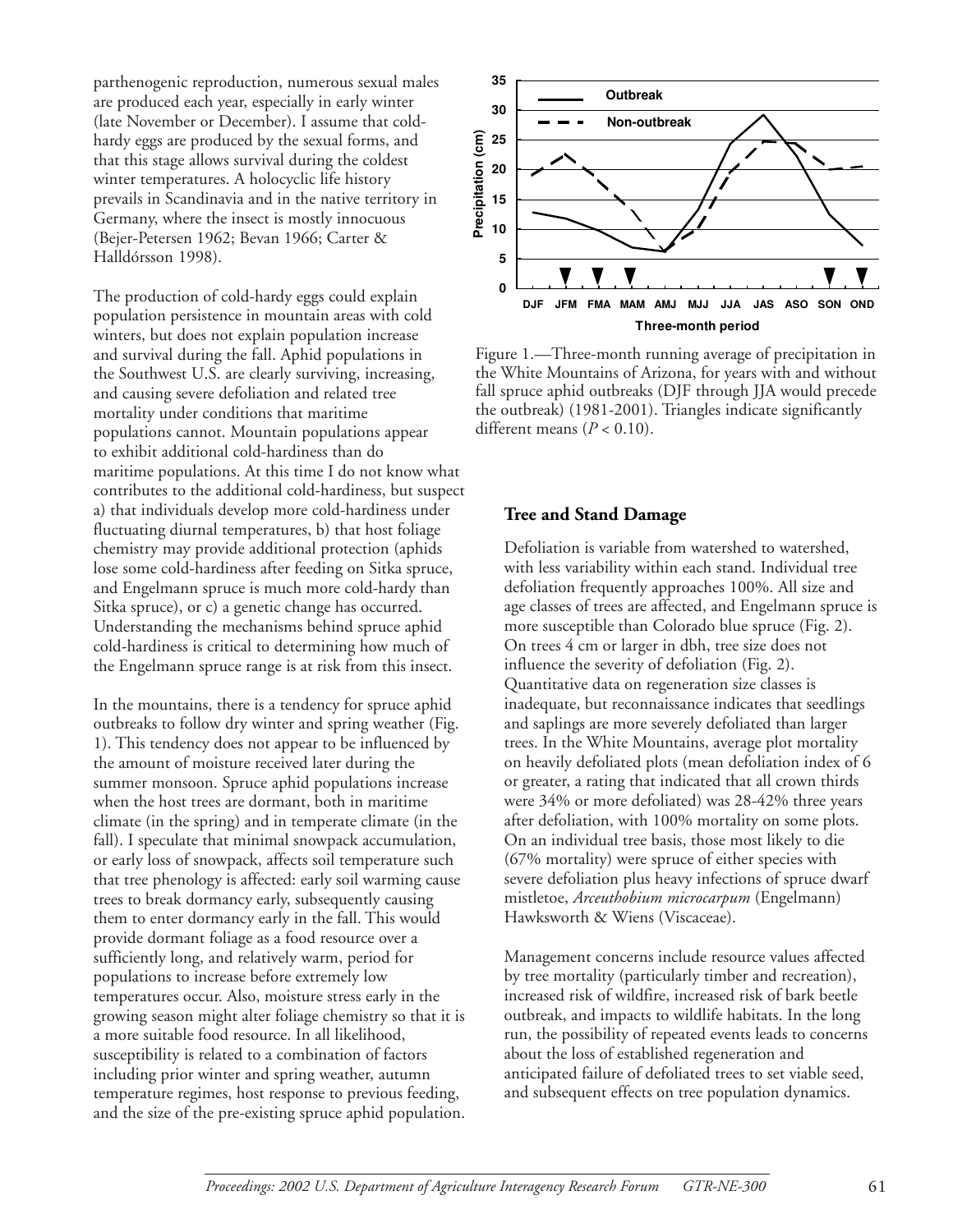

Figure 2.—Defoliation of spruce with dbh of 4 cm or greater in the White Mountains. Over the 1996-1997 outbreak. Defoliation Index is a sum of three ratings, where each crown third is rated as  $0, 1, 2$ , or  $3$ , by  $33\%$ defoliation (an index of 9 indicates that each crown third was 67-100% defoliated).

# **Future Prospects**

If outbreak frequency is low, then many trees should be able to survive and reproduce. Spruce aphid feeds on foliage that was produced in the growing season prior to autumn feeding (years *n*-1, *n*-2, etc.). The current year's foliage (year *n*) is not a suitable food resource until at least late autumn. This feeding pattern allows trees to gather nutrients and set buds prior to defoliation. In some less severe episodes, not all of the year *n* foliage is lost. Therefore, in year *n*+1, buds will flush on surviving trees and branches, and some of year *n* foliage might be retained as well, providing a photosynthetic base until the next defoliation episode. The fate of spruce, particularly Engelmann spruce, is dependent upon the frequency of spruce aphid outbreaks. Repetitive outbreaks will result in extensive mortality, loss of established regeneration, and loss of reproductive potential. Outbreaks can occur two years in a row in the same general area, but I do not yet know if the same trees are heavily defoliated in both outbreaks.

Research is needed on this insect, focusing on insect biology, population dynamics, insect-host physiology, impact, disturbance ecology, and host resistance. Population dynamics on interior host species under mountain conditions are obviously different than population dynamics on coastal species under maritime climatic conditions. The association of epizootic population behavior with prior weather conditions makes it likely that outbreaks can be predicted 6 months in the future with good confidence, and even longer with less confidence. Such prediction would require a more detailed model than "aphid outbreaks tend to follow dry winters", but is realistically attainable and would allow managers take protective action. This information would also allow us to evaluate the frequency of outbreaks that is likely under

contemporary climatic patterns. Population dynamics need to be modeled in both ecosystems, and the weather and cold hardiness mechanisms determined Insect-host interaction research should focus on insect coldhardiness and reproductive capacity and on foliage phenology, chemistry, and seasonal suitability as a food resource. Sap sucking causes additional tree damage than does defoliation from a leaf chewing insect, as the tree replenishes and subsequently loses more sap before the needles die. Impact assessment studies need to quantify the relationships between feeding pressure, needle death, and tree mortality. A metric for relating a relatively easy field observation to the likelihood of tree mortality is needed. Local risk and hazard conditions as well as geographic areas of the host range that are at risk need to be identified. The impact of defoliation on seed production and viability needs to be known in order to project long-term effects of this new disturbance agent to mixed-conifer and spruce-fir disturbance ecology. Resistant trees should be identified (there appear to be some, but spruce beetle outbreaks threaten mature individuals), and used either for developing planting stock or for a tree improvement program. Also, coastal aphid populations should be evaluated to determine if the greater extent and severity of damage seen in those areas is due to altered population genetic character or to weather patterns.

This insect will likely impact the natural disturbance regimes in mixed-conifer and spruce-fir forests. It will alter fuels accumulation, bark beetle hazard, and future stand development. Long-term stand effects may be severe. Repeated defoliation events on all size classes of trees will not only remove regeneration, but will in all likelihood prevent viable seed from being produced. If this is the case, Engelmann spruce representation in the forest will be greatly diminished over time.